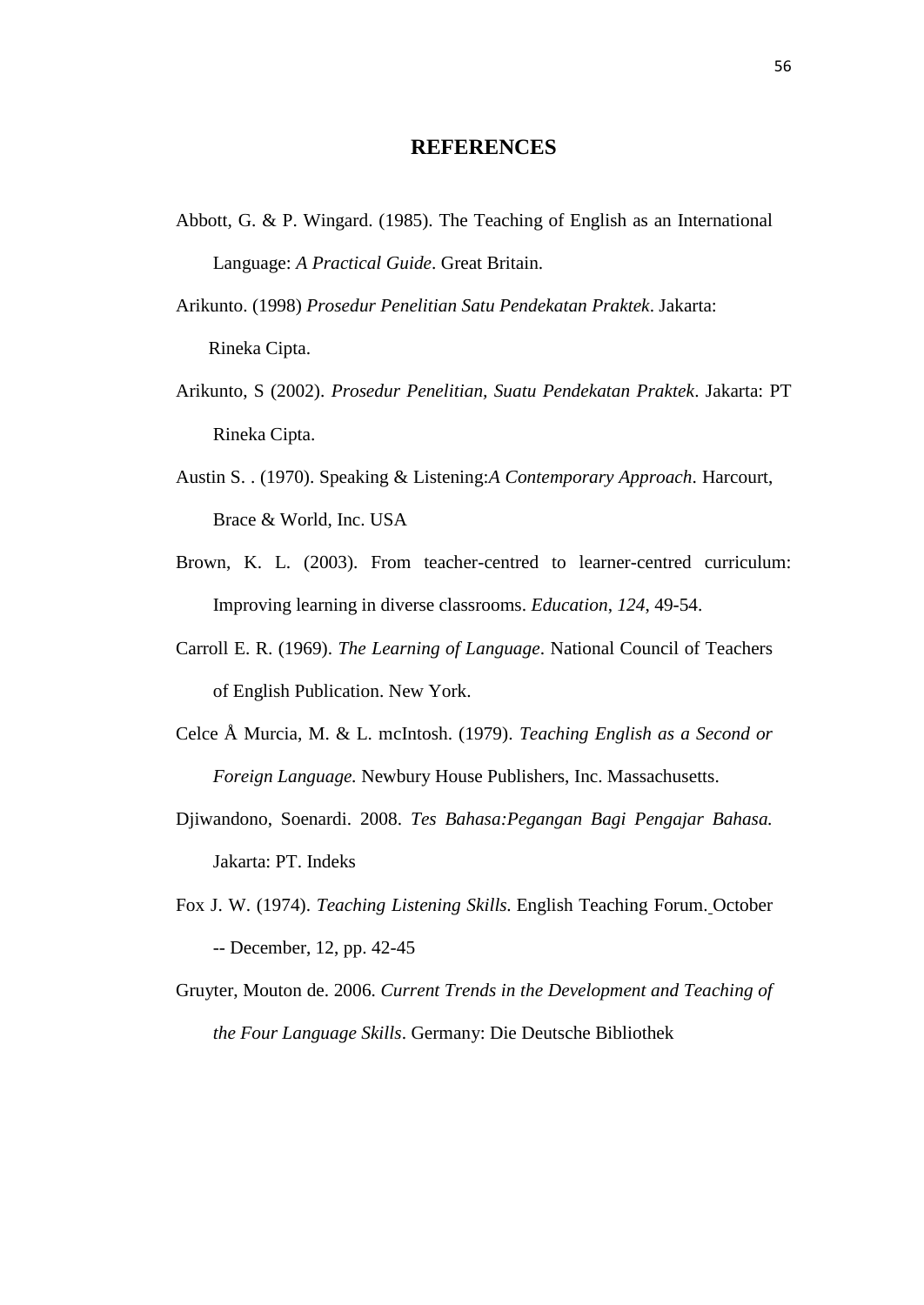- Harryman, E., Kresheck, J., & Nicolosi, L. (1996). Terminology of Communication Disorders.
- Hewings.2004. Pronunciation Practice Activities. Cambridge University Press: Cambridge
- Howatt. A & Dakin. J. (1974). Language laboratory materials. Techniques in Applied Linguistics. Edinburgh Course in Applied Linguistics. Vol. 3. London: OxfordUniversity Press.
- Joiner, E. (1977). *Communicative Activities for Beginning Language Students.* English Teaching Forum, April, 15, pp. 8-9.
- Nurhadi, dkk. 2004. *Pembelajaran Kontekstual dan Penerapannya dalam KBK*. Malang: Universitas Negeri Malang
- Pallant, Julie. 2010. *A Step by Step Guide to Data Analysis Using the SPSS Program.*
- Robin, R. (2007). Learner-based listening and technological authenticity. L*anguage Learning & Technology, 11*(1), 109–115.
- Sudaryanto. 1993. *Metode dan Aneka Teknik Analisis Bahasa, Pengantar Penelitan Wahana Kebudayaan Secara Linguistik*. Yogyakarta: Duta Wacana University Press.
- Ur, P. (1996). *A Course in Language Teaching. Practice and Theory.* Cambridge: Cambridge University Press.

Williams & Wilkins, Media, Pennsylvania.